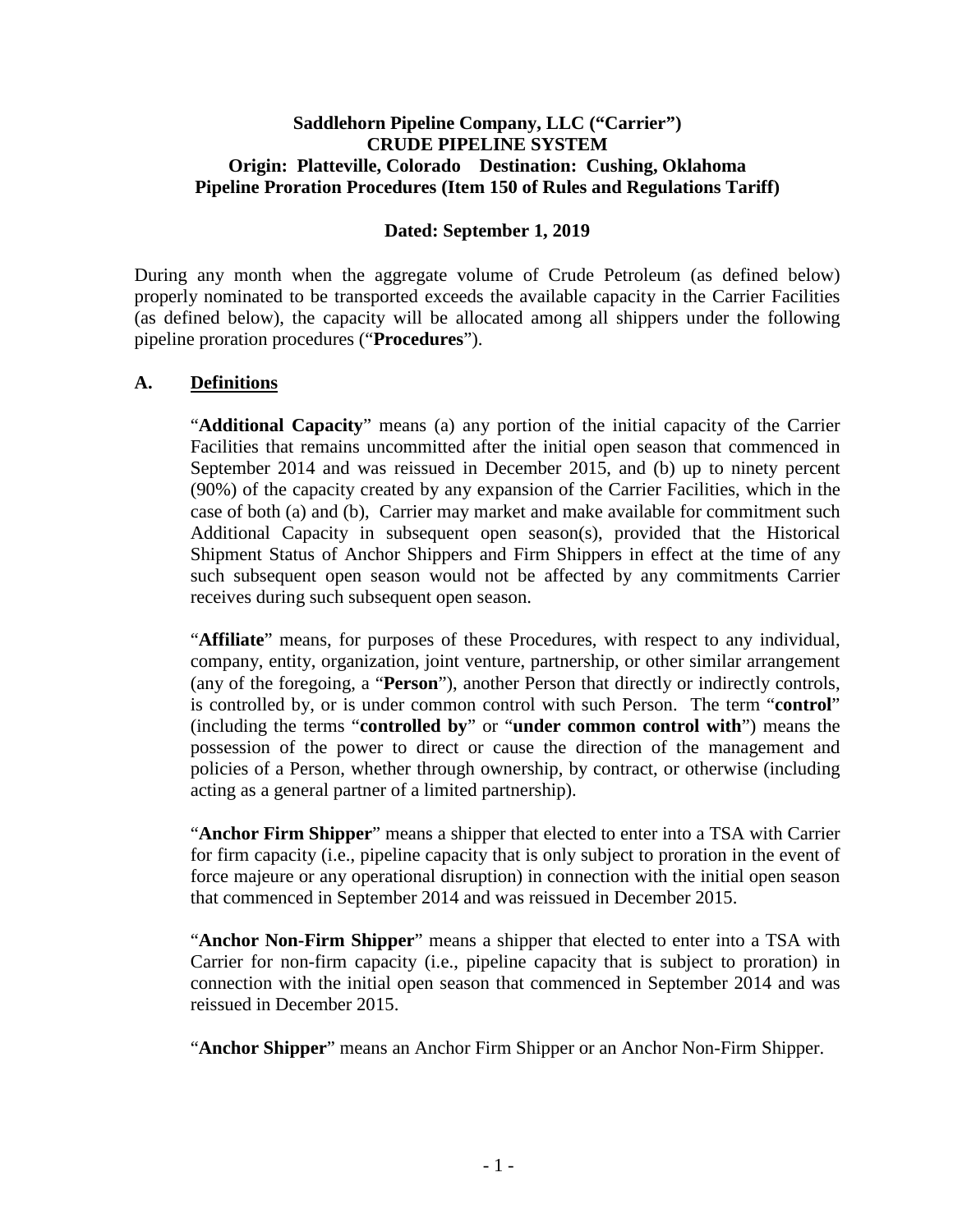"**Base Period**" means the twelve (12)-month period, beginning thirteen (13) months prior to the month being allocated (which excludes the month preceding the month of allocation).

"**Bpd**" means barrels per day.

"**Carrier Facilities**" means, collectively, the pipeline and the associated facilities and improvements, whether owned or leased by Carrier, to transport Crude Petroleum from the Origin to the Destination.

"**Committed Shipper**" means an Anchor Shipper, Firm Shipper, or Non-Firm Shipper.

"**Confirmed Capacity**" has the meaning set forth in Section E(4) below.

"**Cooperating Shipper**" means any shipper that (a) is an Affiliate of another shipper, or (b) acts in concert with, pursuant to the direction of, or in coordination with, another shipper, whether written or verbal, or (c) shares with another shipper: officers, managers, employees, street addresses, email addresses, telephone numbers, fax numbers, internet protocol addresses, or user information in Carrier's scheduling system.

"**Crude Petroleum**" has the meaning set forth in the Local Tariff.

"**Daily Volume Commitment**" means the daily volume commitment for a shipper set forth in its TSA.

"**Destination**" means Cushing, Oklahoma.

"**Firm Shipper**" means a shipper that elects to enter into a TSA with Carrier for firm capacity (i.e., pipeline capacity that is only subject to proration in the event of force majeure or any operational disruption) in connection with an open season for Additional Capacity.

"**Firm Daily Volume Commitment**" shall mean the portion of a Firm Shipper's Daily Volume Commitment which is subject to firm service as set forth in its TSA.

"**Historical Shipment Status**" means (a) with respect to an individual shipper, the average of all Shipments (on a Bpd basis) by such shipper during the applicable Base Period; (b) with respect to an Anchor Non-Firm Shipper or a Non-Firm Shipper during its Initial Base Period, as determined pursuant to Section B.1. below; or (c) with respect to an Anchor Firm Shipper or Firm Shipper, as determined pursuant to Section B.2. below.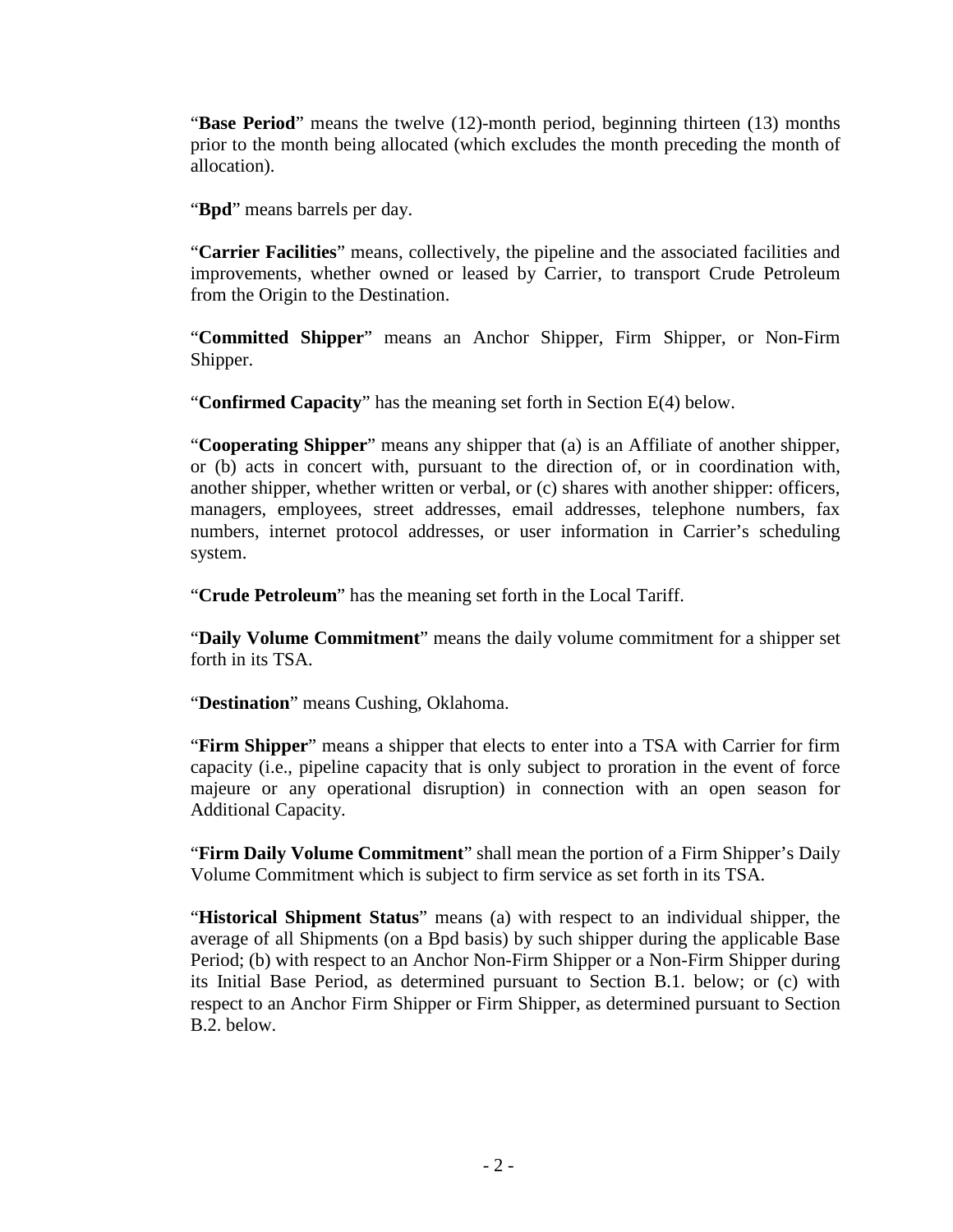"**Incremental Barrels**" means any portion of an Anchor Firm Shipper's nomination for shipment on the Carrier Facilities in a proration month that exceeds its allocation of capacity after the application of the Allocation Method set forth below in Section C.

"**Initial Base Period**" means (a) with respect to Anchor Non-Firm Shippers, the first twelve (12)-month period beginning the first full month of operations after the Initial Service Commencement Date, and ending after the twelfth (12th) consecutive month of operations following the Initial Service Commencement Date; and (b) with respect to Non-Firm Shippers, the first twelve (12)-month period beginning the first full month of operations after Carrier has notified all shippers that the Carrier Facilities are ready to commence commercial service on the Additional Capacity applicable to such Non-Firm Shippers with respect to the receipt, transportation and delivery of Crude Petroleum under all tariffs and any applicable TSAs (each, an "**Additional Capacity Service Commencement Date**"), and ending after the twelfth (12th) consecutive month of operations following any applicable Additional Capacity Service Commencement Date.

"**Initial Service Commencement Date**" means September 1, 2016.

"**Local Tariff**" means Carrier's Local Tariff F.E.R.C. No. 2.8.0, 3.5.0, 4.4.0 and 10.0.0, including any supplements thereto and reissues thereof.

"**Minimum Nomination Allocation**" has the meaning set forth in Section C(4) below.

"**Monthly Volume Commitment**" means, for each proration month, the product of (a) (i) for Committed Shippers other than Firm Shippers, its Daily Volume Commitment, or (ii) for Firm Shippers, its Firm Daily Volume Commitment, applicable to such proration month multiplied by (b) the number of days in such proration month.

"**New Shipper**" means any shipper that does not qualify as a Committed Shipper or a Regular Shipper.

**"Non-Firm Shipper"** means a shipper that elects to enter into a TSA with Carrier for non-firm capacity (i.e., pipeline capacity that is subject to proration) in connection with an open season for Additional Capacity.

"**Origin**" means Platteville, Colorado.

"**Proration Factor**" has the meaning set forth in Section C(5) below.

"**Regular Shipper**" means, subject to the provisions of these Procedures, a shipper that (a) has made a Shipment of Crude Petroleum during each of the twelve (12) months of a Base Period (excluding any Initial Base Period plus the first month after any Initial Base Period), or (b) is a Committed Shipper. For the avoidance of doubt, any Crude Petroleum shipped by Carrier prior to the Initial Service Commencement Date shall not be considered a "Shipment" under these Procedures, and months prior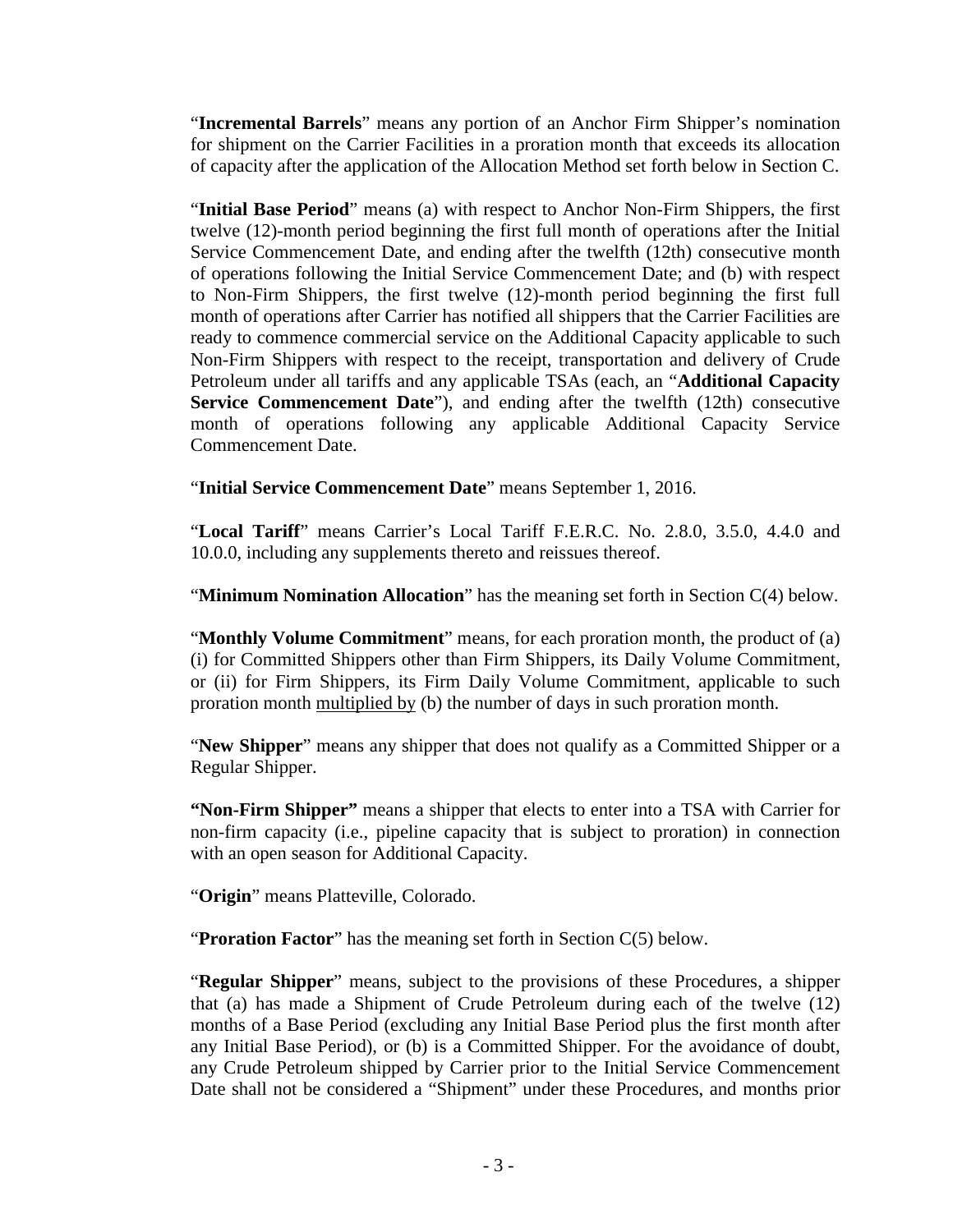to the Initial Service Commencement Date during which a shipper has made a shipment of Crude Petroleum shall not count toward Regular Shipper status and shall not have any impact on the proration of capacity pursuant to these Procedures either before or after the Initial Service Commencement Date or be taken into account in determining a shipper's Historical Shipment Status as of or following the Initial Service Commencement Date.

"**Shipment**" means the transportation of actual volumes of Crude Petroleum through the Carrier Facilities from the Origin to the Destination, as measured on an average Bpd basis (averaged over a calendar month).

"**TSA**" means a transportation services agreement fully executed by both Carrier and an individual shipper and entered into as a result of either the open season Carrier held beginning September 2014 and reissued December 2015 or any subsequent open season.

### **B. Determination of Historical Shipment Status for Regular Shippers**

The following procedures shall govern the determination of a Regular Shipper's Historical Shipment Status.

- 1. The Historical Shipment Status for Regular Shippers (excluding Anchor Firm Shippers and Firm Shippers, which are instead addressed in Section B.2. below) shall, during any Initial Base Period, be determined with reference to both the Regular Shipper's Daily Volume Commitment as set forth in such Regular Shipper's TSA, and actual Shipments on an average Bpd basis, as more fully described below.
	- a. For the first and second months of its Initial Base Period, each Regular Shipper's Historical Shipment Status will be deemed to equal such Regular Shipper's Daily Volume Commitment.
	- b. For the third month of its Initial Base Period, each Regular Shipper's Historical Shipment Status will be deemed to equal the average of one (1) month of the Regular Shipper's actual Shipments (i.e., the Regular Shipper's actual Shipments during the first month of its Initial Base Period), and eleven (11) months of such Regular Shipper's Daily Volume Commitment.
	- c. For each month after the third month during its Initial Base Period and through and including the thirteenth (13th) month after the Initial Service Commencement Date (in the case of Anchor Non-Firm Shippers) or its Additional Capacity Service Commencement Date (in the case of Non-Firm Shippers), each Regular Shipper's Historical Shipment Status will equal the average of the actual Shipments for all months after the Initial Service Commencement Date (in the case of Anchor Non-Firm Shippers) or its Additional Capacity Service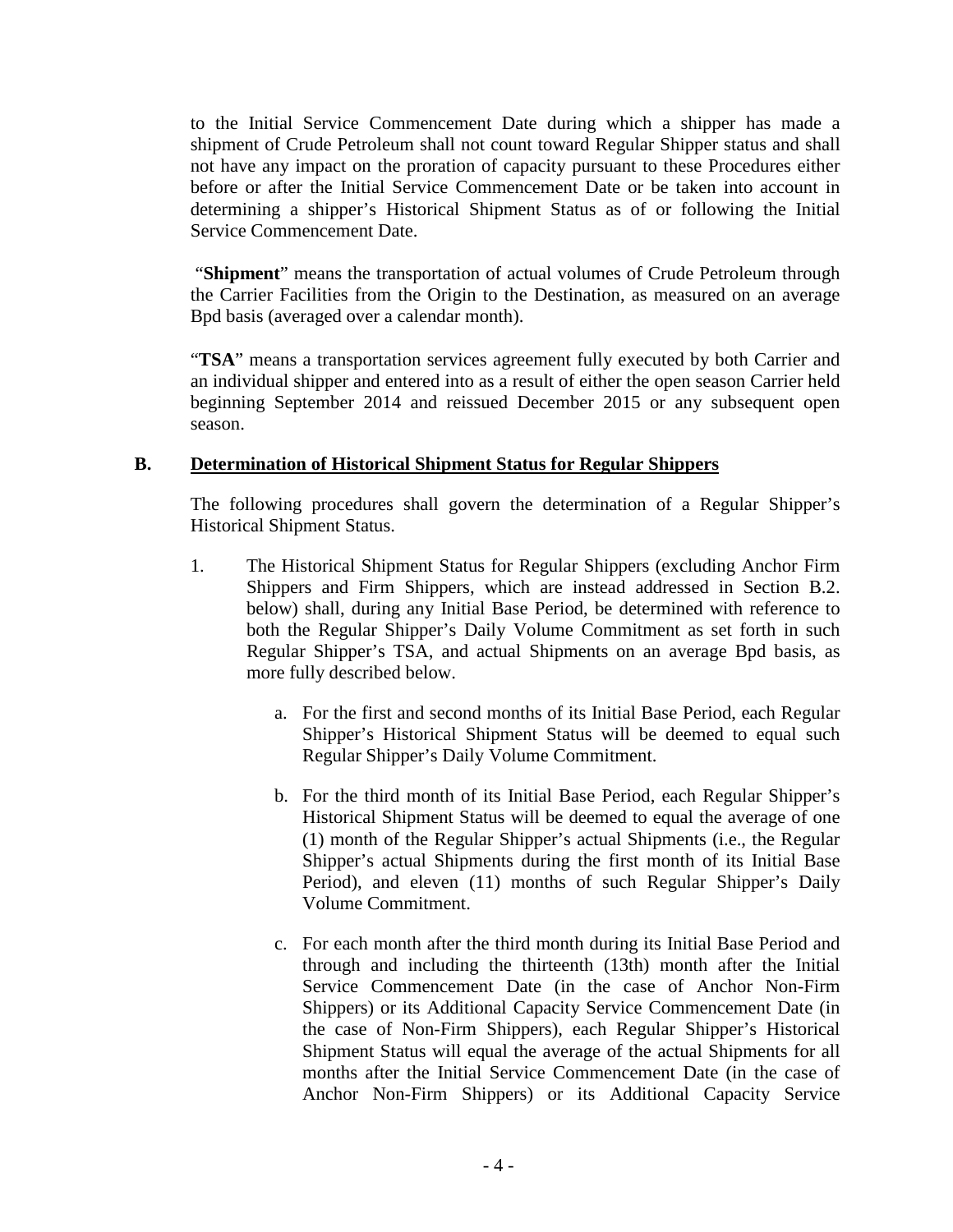Commencement Date (in the case of Non-Firm Shippers) for which Carrier has actual Shipment data, and the Regular Shipper's Daily Volume Commitment for the additional number of months as needed to equal twelve (12) months of historical Shipments.

- d. The foregoing procedure would continue for each of the twelve (12) months of its Initial Base Period until the Regular Shipper has established twelve (12) months of actual Shipment history, and also for the first month following the expiration of its Initial Base Period.
- e. If a Regular Shipper experiences an event of force majeure during any month of its Initial Base Period that prevents it from delivering any Crude Petroleum for Shipment, the Regular Shipper's historical Shipments for such month will be deemed to equal such shipper's Daily Volume Commitment for such month.
- 2. The Historical Shipment Status for an Anchor Firm Shipper or Firm Shipper shall, for any and every proration month, be equal to the greater of (a) the average of all Shipments (on a Bpd basis and including all Shipments under its firm capacity, non-firm capacity and uncommitted capacity) by such Anchor Firm Shipper or Firm Shipper during the applicable Base Period, and (b) the average of such Anchor Firm Shipper's or Firm Shipper's Monthly Volume Commitment for each month during the applicable Base Period.

## **C. Allocation Method**

- 1. Capacity will be allocated on a monthly basis.
- 2. These Procedures will be applied to the Carrier Facilities as a single pipeline segment from the Origin to the Destination.
- 3. Anchor Firm Shipper and Firm Shipper Capacity:
	- a. Each Anchor Firm Shipper will be allocated a volume (on a Bpd basis averaged over the month of allocation) equal to the Daily Volume Commitment as set forth in such Anchor Firm Shipper's TSA. Each Firm Shipper shall be allocated a volume (on a Bpd basis averaged over the month of allocation) equal to the Firm Daily Volume Commitment as set forth in the Firm Shipper's TSA.
	- b. If an Anchor Firm Shipper or Firm Shipper nominates Crude Petroleum in excess of the above amount, then the excess incremental volume shall be subject to proration under Section  $C(5)$  and Section  $C(6)$ below; provided that any Anchor Firm Shipper's Incremental Barrels shall be subject to Section D below.
	- c. If an Anchor Firm Shipper or Firm Shipper nominates Crude Petroleum less than or equal to its Daily Volume Commitment as set forth in such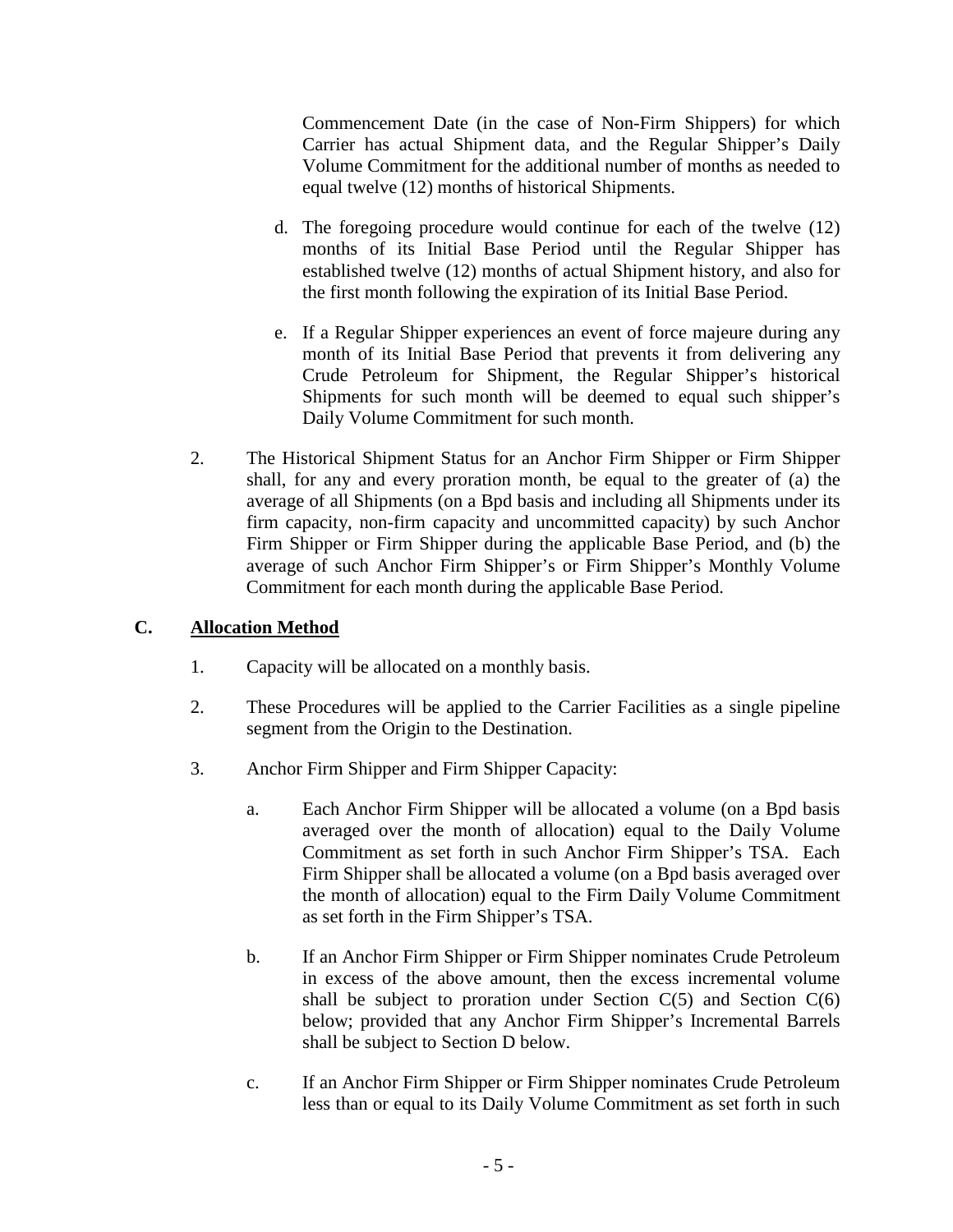Anchor Firm Shipper's or Firm Shipper's TSA, such nomination will not be subject to prorationing; provided, however, that if an Anchor Firm Shipper or Firm Shipper is unable to arrange for the delivery of its Crude Petroleum at the Destination, then such Anchor Firm Shipper's or Firm Shipper's nomination shall be deemed to be reduced by the volume that such Anchor Firm Shipper or Firm Shipper is unable to arrange for at the Destination.

- d. If in any proration month the total available capacity on Carrier's Facilities is less than the aggregate Daily Volume Commitments of all Anchor Firm Shippers and Firm Shippers (due to an event of force majeure or any operational disruption), the Firm Shippers' nominations shall be prorated first (based on each Firm Shipper's Daily Volume Commitment) and the Anchor Firm Shippers' nominations shall only be prorated if the total available capacity is less than the aggregate Daily Volume Commitments of all Anchor Firm Shippers (in which case proration shall be based on each Anchor Firm Shipper's Daily Volume Commitment).
- e. Notwithstanding anything herein to the contrary, any portion of the Anchor Firm Shippers' aggregate Monthly Volume Commitments that is not nominated in a proration month by the Anchor Firm Shippers shall first be reserved for the Incremental Barrels procedures set forth below in Section D, and such capacity shall only be released and made available to the other shippers pursuant to the provisions of this Section C if it is not first allocated among the Anchor Firm Shippers pursuant to such Section D.
- 4. New Shipper Capacity:

Each New Shipper will be allocated the volume of its monthly nomination (on a Bpd basis), but in no event more than a maximum of two percent (2%) of the total capacity of the Carrier Facilities (measured on a Bpd basis). If the total allocation among all New Shippers would exceed ten percent (10%) of the total capacity of the Carrier Facilities (measured on a Bpd basis), then each New Shipper's allocation will be reduced on a pro rata basis (using nominated volumes) so that the allocations to all New Shippers in the aggregate do not exceed 10% of the total capacity of the Carrier Facilities; provided, however, if a New Shipper is unable to arrange for the delivery of its Crude Petroleum at the Destination, then such New Shipper's nomination shall be deemed to be reduced by the volume that such New Shipper is unable to arrange for at the Destination; and provided further, that if such pro rata allocation in a given month results in no New Shipper being allocated the monthly minimum volume set forth in Item 40 of Carrier's applicable FERC Rules and Regulations Tariff (the "**Minimum Nomination Allocation**"), then Carrier will administer a lottery in order to allocate capacity to New Shippers as follows: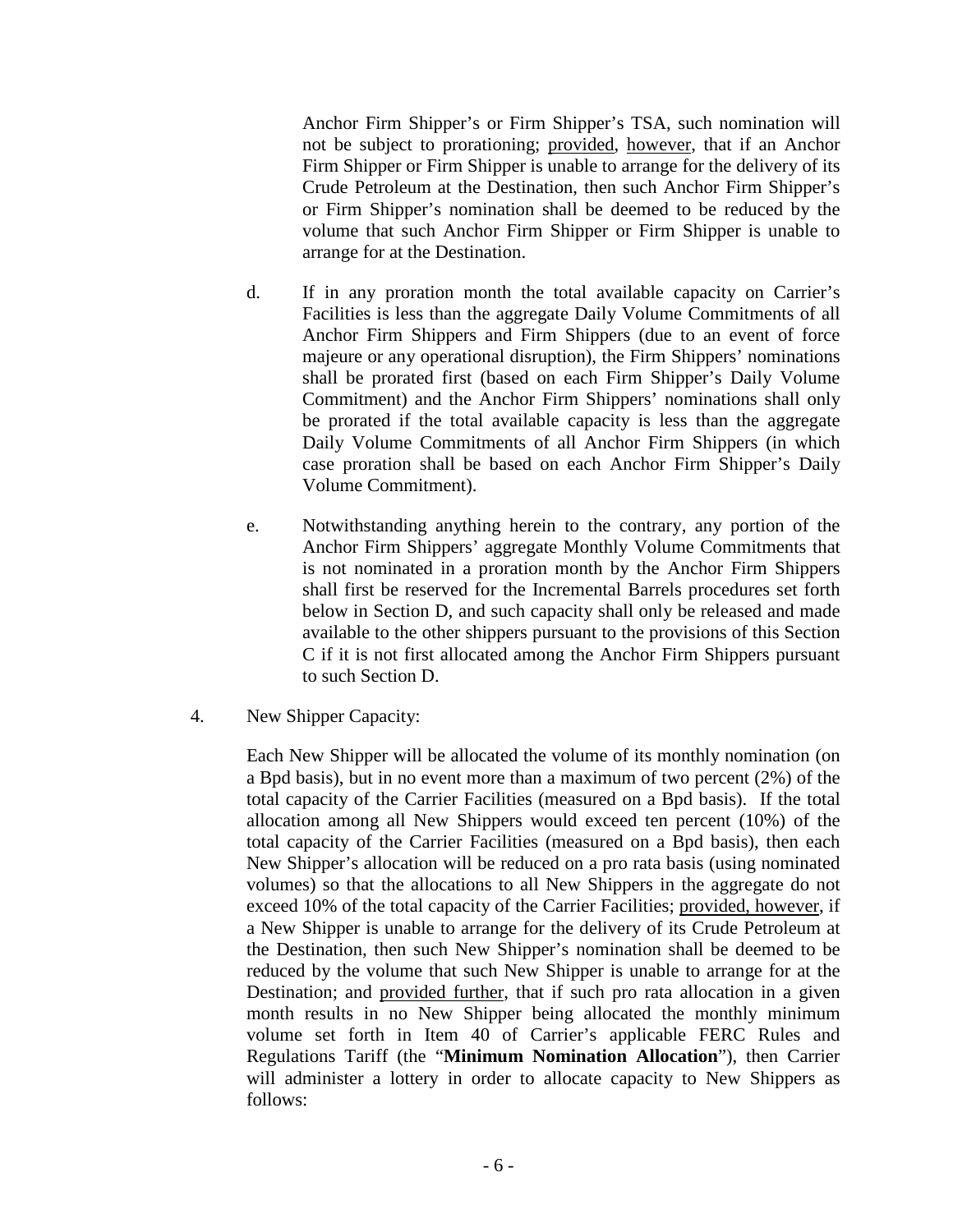- a. Carrier will use a software-generated random number process to randomly assign each New Shipper a number from one to the number representing the total number of New Shippers participating in the lottery (i.e. if there are thirty New Shippers, numbers one through thirty will be assigned).
- b. The New Shipper assigned number one will receive the first Minimum Nomination Allocation. Thereafter, Minimum Nomination Allocations will be assigned to New Shippers sequentially, from the lowest assigned number to the highest assigned number, until the 10% of capacity provided for New Shippers is fully allocated.

Following the lottery, Carrier will notify New Shippers as to whether they were allocated capacity in that month.

- 5. Regular Shipper Capacity:
	- a. All capacity not allocated to Anchor Firm Shippers, Firm Shippers and New Shippers will be allocated to Regular Shippers based on each Regular Shipper's Historical Shipment Status; provided that with respect to allocations of capacity prior to the Initial Service Commencement Date, all capacity not allocated to Anchor Firm Shippers, Firm Shippers and New Shippers will be allocated to Regular Shippers on a pro rata basis each month as any Crude Petroleum shipped by Carrier prior to the Initial Service Commencement Date will not have an impact on the proration of capacity pursuant to these Procedures either before or after the Initial Service Commencement Date.
	- b. For purposes of these Procedures, the "**Proration Factor**" for each Regular Shipper shall be equal to the quotient of (i) the Regular Shipper's Historical Shipment Status at the time of allocation; divided by (ii) the aggregate total of all Regular Shippers' Historical Shipment Statuses at the time of allocation.
	- c. The capacity allocated to each Regular Shipper each month will be equal to the lesser of: (i) its monthly nomination; or (ii) its Proration Factor share of all capacity available to Regular Shippers on the Carrier Facilities for such month; provided, however, that if a Regular Shipper is unable to arrange for the delivery of its Crude Petroleum at the Destination, then such Regular Shipper's nomination shall be deemed to be reduced by the volume that such Regular Shipper is unable to arrange for at the Destination.
- 6. Remaining Capacity:

Any remaining capacity not allocated through the application of subsections 3 through 5 of this Section C will be allocated among all shippers having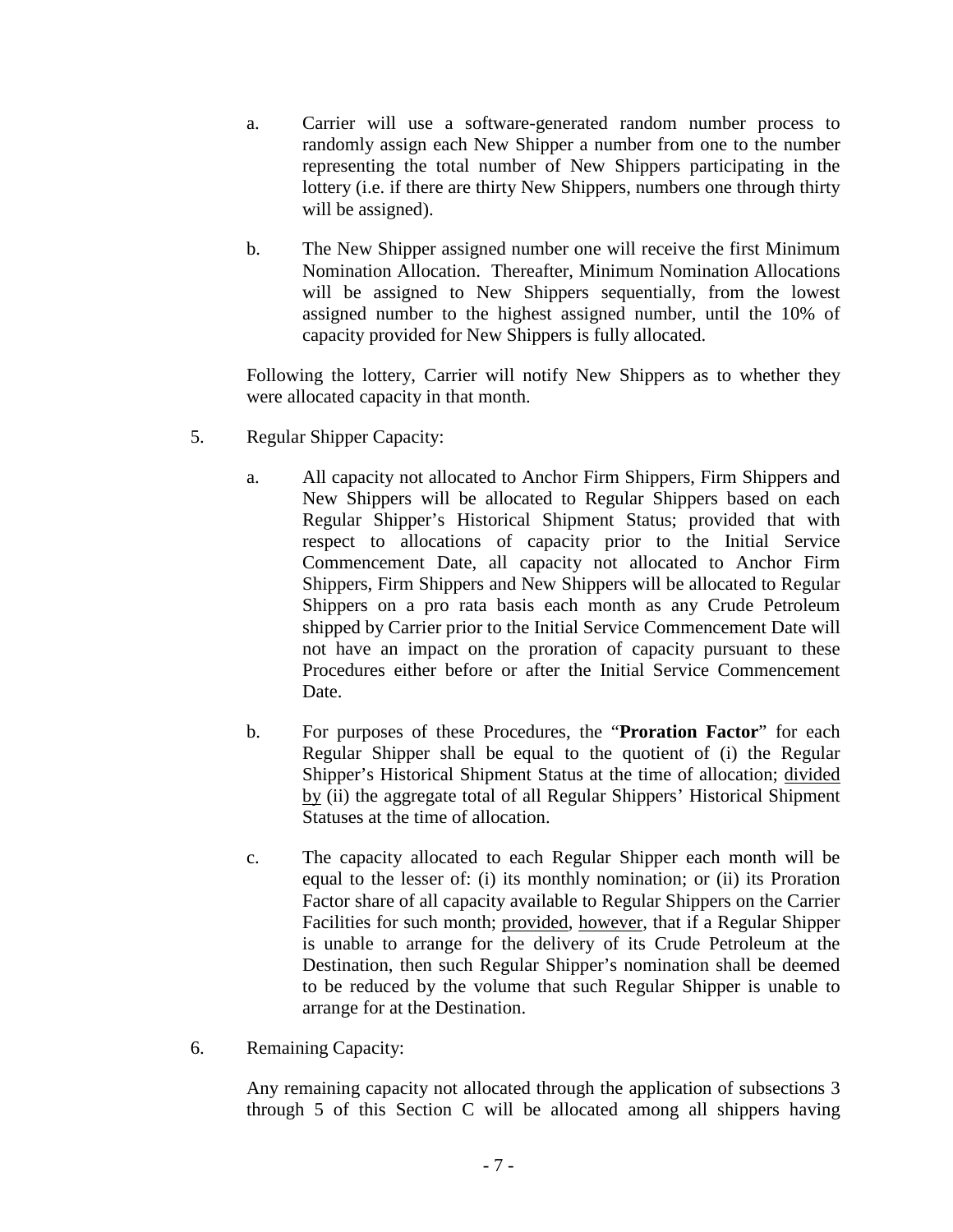remaining unmet nominations, in proportion to each such shipper's initial capacity allocation resulting from the application of such subsections 3 through 5 (for the avoidance of doubt notwithstanding the percentage caps set forth in subsection 4 above). If allocation to any shipper pursuant to these Procedures exceeds its remaining nomination, then the excess volume will be allocated among all other remaining nominations (for the avoidance of doubt notwithstanding the percentage caps set forth in subsection 4 above) until the remaining capacity is fully allocated or all of the remaining nominations have been fulfilled.

7. For the avoidance of doubt, no prorationing, allocation or similar practices, policies or procedures of any pipeline or facility operator interconnecting with the Carrier Facilities at the Destination shall be construed to form a part of or be integrated herein.

## **D. Incremental Barrels**

- 1. In the event that one or more Anchor Firm Shipper(s) fail to nominate all of its or their Monthly Volume Commitment in a proration month, Incremental Barrels shall be allocated among the Anchor Firm Shippers as follows:
	- a. An Anchor Firm Shipper shall be allocated firm capacity equal to its Incremental Barrels, provided that the total allocation of such Incremental Barrels to one or more Anchor Firm Shippers does not cause the percentage of firm capacity allocated to all Anchor Firm Shippers for the proration month to exceed the aggregate Daily Volume Commitments then in effect for Anchor Firm Shippers during the proration month.
	- b. If the total allocation of such Incremental Barrels to one or more Anchor Firm Shippers in a proration month would cause the Anchor Firm Shippers to be allocated firm capacity in excess of the aggregate Daily Volume Commitments then in effect for Anchor Firm Shippers for the proration month, Carrier shall allocate such Incremental Barrels available on the pipeline for the proration month among all Anchor Firm Shippers requiring such Incremental Barrels, with such allocation being done on a pro rata basis according to the level of each Anchor Firm Shipper's Daily Volume Commitment then in effect. Incremental Barrels shall not be included in an Anchor Firm Shipper's Historical Shipment Status.
- 2. The rate applicable to Incremental Barrels shipped by an Anchor Firm Shipper in a month shall be the Anchor Firm Shipper's then-effective tariff rate for firm shipments.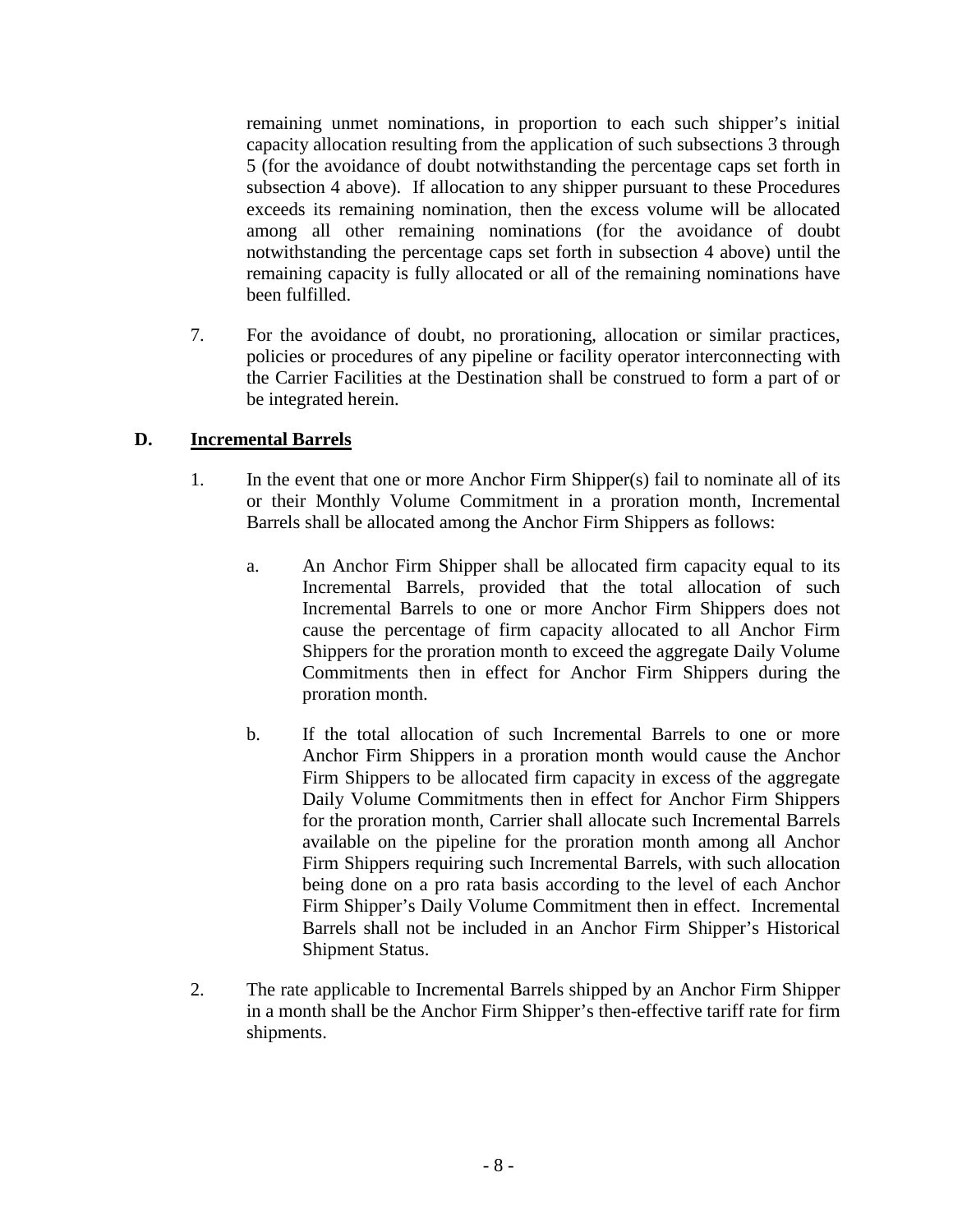## **E. Procedural Schedule**

- 1. Shipper nominations must be submitted via Carrier's COBALT (or successor) system prior to 5:00 p.m. Central Time, on the  $15<sup>th</sup>$  day of the month preceding the month for which the nominations apply; provided, however, to accommodate the administration of the lottery process, New Shipper nominations must be submitted to Carrier prior to 5:00 p.m. Central Time the  $13<sup>th</sup>$  day of the month preceding the month for which the nominations apply. If the  $13<sup>th</sup>$  or  $15<sup>th</sup>$  day of the month falls on a weekend or holiday, then nominations are due on the last day that is not a weekend or holiday before the  $13<sup>th</sup>$  or  $15<sup>th</sup>$  day.
- 2. Carrier (directly or through a designated scheduler) will, within two working days after the  $15<sup>th</sup>$  day of the month preceding the month for which the nominations apply (or such earlier day pursuant to the last sentence of Section E(1) above), reply by email to the shipper with its allocated capacity based on these procedures.
- 3. Each shipper must, within one working day of the email sent by Carrier pursuant to Section E(2), reply by email of its acceptance of the allocated capacity. If a shipper does not notify the Carrier of its acceptance of the allocated capacity within such timeframe, its allocated capacity will be allocated to the other shippers based on these procedures.
- 4. After Carrier completes the steps in Sections E(1) through E(3) above, Carrier (directly or through a designated scheduler) will notify each shipper of its confirmed allocated capacity (the "**Confirmed Capacity**").

# **F. Shipper Obligation**

In addition to a shipper's obligation to pay the applicable transportation charges under the Local Tariff, if a shipper does not tender for shipment its Confirmed Capacity during any month in which Carrier's facilities are prorated, the shipper will be invoiced and will be responsible for payment of an amount equal to the product of (a) the difference of shipper's Confirmed Capacity for such month, less any volumes actually shipped by such shipper during such month; multiplied by (b) the then-current tariff rate applicable to the Confirmed Capacity; provided, however, in the event such shipper is a party to a TSA with Carrier at that time, charges under this paragraph shall be without duplication of amounts due under the TSA and shall only apply to the extent they would exceed charges due for such month under the TSA.

# **G. Cooperating Shippers**

Notwithstanding anything in these Procedures to the contrary:

1. Anchor Shipper, Firm Shipper, New Shipper, and Regular Shipper allocations may not be assigned, conveyed, loaned, or transferred to any shipper other than the shipper assigned such allocation by Carrier. However, such allocations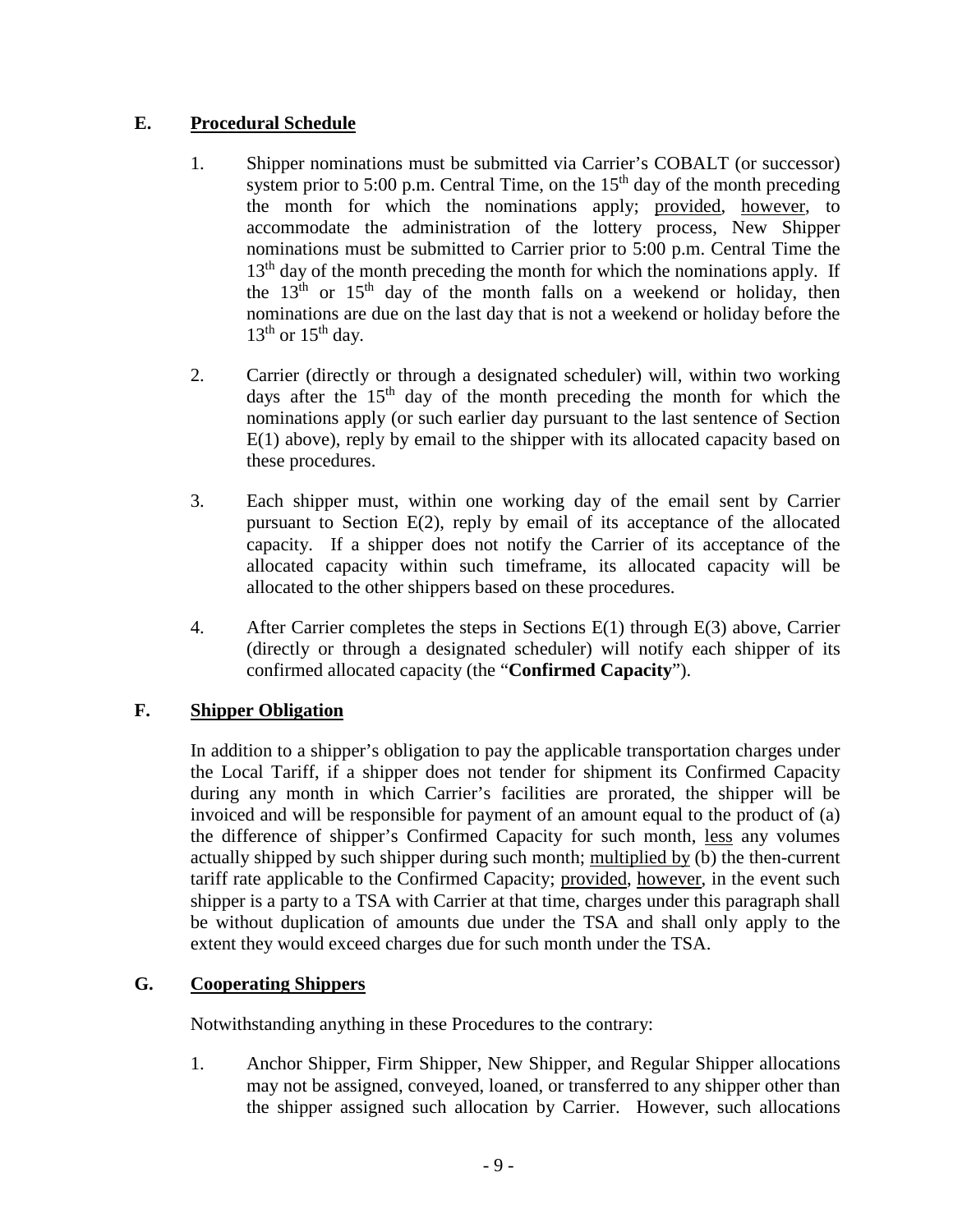may be transferred (a) as an incident of the bona fide sale of all or substantially all of the shipper's business or to a successor to the shipper's business, or by the operation of law (such as by an executor or trustee in bankruptcy); or (b) by an Anchor Shipper's or Firm Shipper's permitted assignment of its TSA pursuant to the terms and conditions therein.

- 2. No shipper may become an Anchor Shipper, Firm Shipper, New Shipper, or Regular Shipper as a result any sale, transfer, assignment, loan, or other conveyance of Shipment history from another shipper, including without limitation from any Cooperating Shipper. However, Shipment history may be transferred (a) as an incident of the bona fide sale of all or substantially all of the shipper's business or to a successor to the shipper's business, or by the operation of law (such as by an executor or trustee in bankruptcy); or (b) by an Anchor Shipper's or Firm Shipper's permitted assignment of its TSA pursuant to the terms and conditions therein.
- 3. With respect to nominations by Cooperating Shippers, Carrier shall consider and accept only the nomination of the Cooperating Shipper with the largest volume, and all other nominations of all other Cooperating Shippers shall be deemed to be void and of no force or effect. If one or more Cooperating Shippers' nominations are of equal volume, then Carrier shall consider and accept only the nomination of the Cooperating Shipper with the longest Shipment history.
- 4. Any nominations, Shipments or attempted Shipments made in contravention of the provisions of this Section G shall be disregarded by Carrier for purposes of determining Historical Shipment Status or allocation of capacity under these Procedures (including, but not limited to, through the lottery process described in Section C(4) above).
- 5. A shipper may not create, use or otherwise work with a Cooperating Shipper in order to circumvent these Procedures for the purposes of improperly obtaining additional capacity on the Carrier Facilities, becoming a Regular Shipper, establishing Historical Shipment Status, obtaining a Minimum Nomination Allocation through the lottery process described in Section  $C(4)$  above, or any other improper purposes. Shippers shall have the burden of demonstrating that they are not in violation of this Section G.

# **H. Anchor Firm Shipper History after Expiration or Termination of its TSA**

For the first shipping month immediately following the expiration or termination of its TSA (other than a termination due to its default thereunder), Carrier shall award to an Anchor Firm Shipper an Historical Shipment Status on the pipeline equal to the greater of (a) the average level of such Anchor Firm Shipper's Daily Volume Commitment during the twelve (12) months immediately preceding the termination of its TSA, and (b) the barrels of Crude Petroleum that such Anchor Firm Shipper actually shipped on the Carrier Facilities during the twelve (12) months immediately preceding such expiration or termination of its TSA. Each